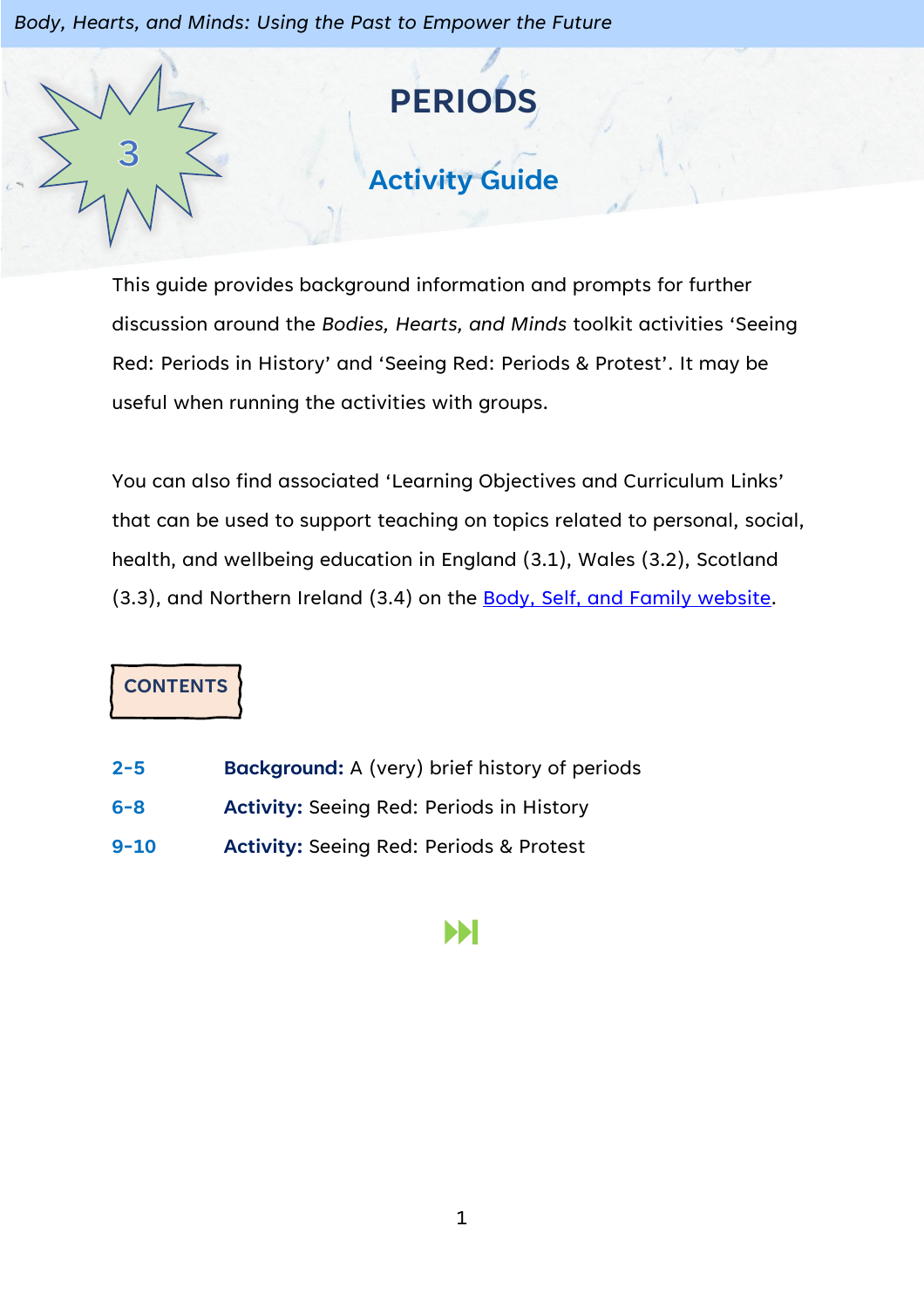# **A (VERY) BRIEF HISTORY OF PERIODS**

There is a long history to stigma and secrecy around periods. In the Victorian era, doctors believed that a limited amount of energy circulated in the body. Because menstruation took up so much of this energy, women had no reserves for other activities. Doctors therefore advised against women taking part in sport or higher education. Unscientific beliefs about menstruation restricted women's lives.

In the early twentieth century more women started to enter the medical profession. These women were often involved in the feminist movement. They had to overcome many obstacles to obtain qualifications and enter medical practice. The Medical Women's Federation (MWF) challenged previous beliefs about menstruation. Their research showed that most girls did not experience ill-health during their periods, and that continuing with normal activities often helped girls overcome any discomfort.

The MWF's campaigns were important, but they could not tackle stigma at every level. Within wider society, there were few accurate sources of information about bodily processes. In school, biology lessons did not always cover human reproduction. Sex education lessons might discuss the menstrual cycle, but in scientific terms that young people found difficult to relate to their own bodies. Even in the twenty-first century, girls might be taught about periods in separate groups at school – leaving anyone excluded with little information.

There were few other routes to find out about periods. From the midtwentieth-century, magazines aimed at girls and women might include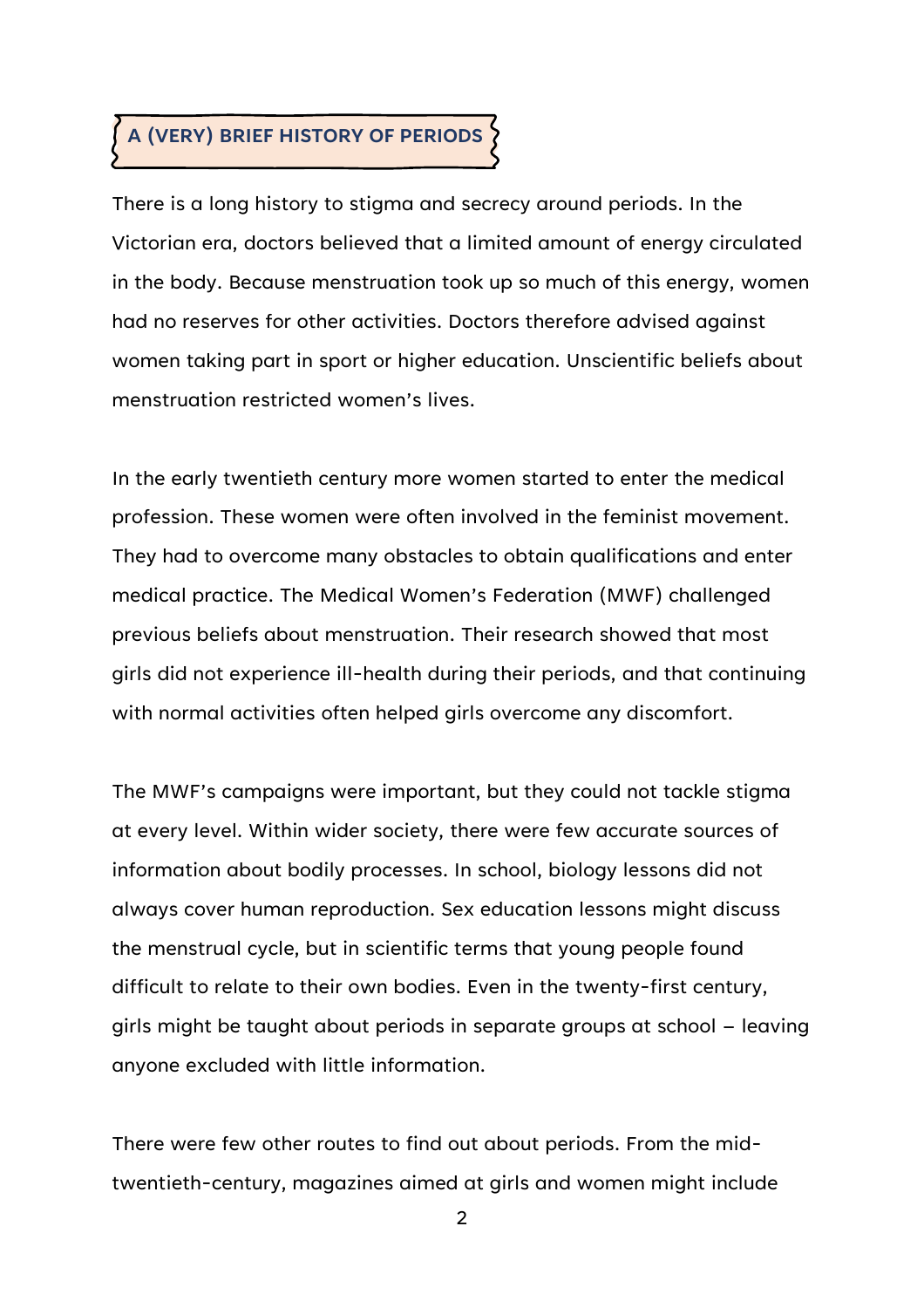brief discussion of periods in health features or on problem pages. These discussions were matter-of-fact, and almost certainly helped readers to understand more about their bodies. However, advertisements for menstrual products in the same magazines often contained less positive messages about periods.

These advertisements featured in girls' and women's magazines from the late nineteenth century. To the present day, such advertisements often emphasise hygiene, secrecy, and concealment, potentially reinforcing stigma. Later in the twentieth century, advertisements also started to push the message that girls and women can do anything during their periods. Readers therefore received contradictory messages.

Until the late twentieth century advertisements for menstrual products usually *only* appeared in magazines for girls and women. Menstruation was perceived as part of a secret 'woman's world'. TV advertising for menstrual products was not commonplace in the UK until the 1990s. Magazine and television advertisements did not *show* the products at all until the late twentieth century. Until 2017, advertisements showing how the products worked used blue liquid – not the red of menstrual blood.

This culture of secrecy had important consequences for experiences of menstruation. Parents often found it difficult to talk to their children about periods. Adolescents who did not know about periods believed they were injured or dying if they found blood on their underwear. This could be very traumatic. Even when general knowledge improved later in the century, the conversations about menstruation between parents and children were often very awkward.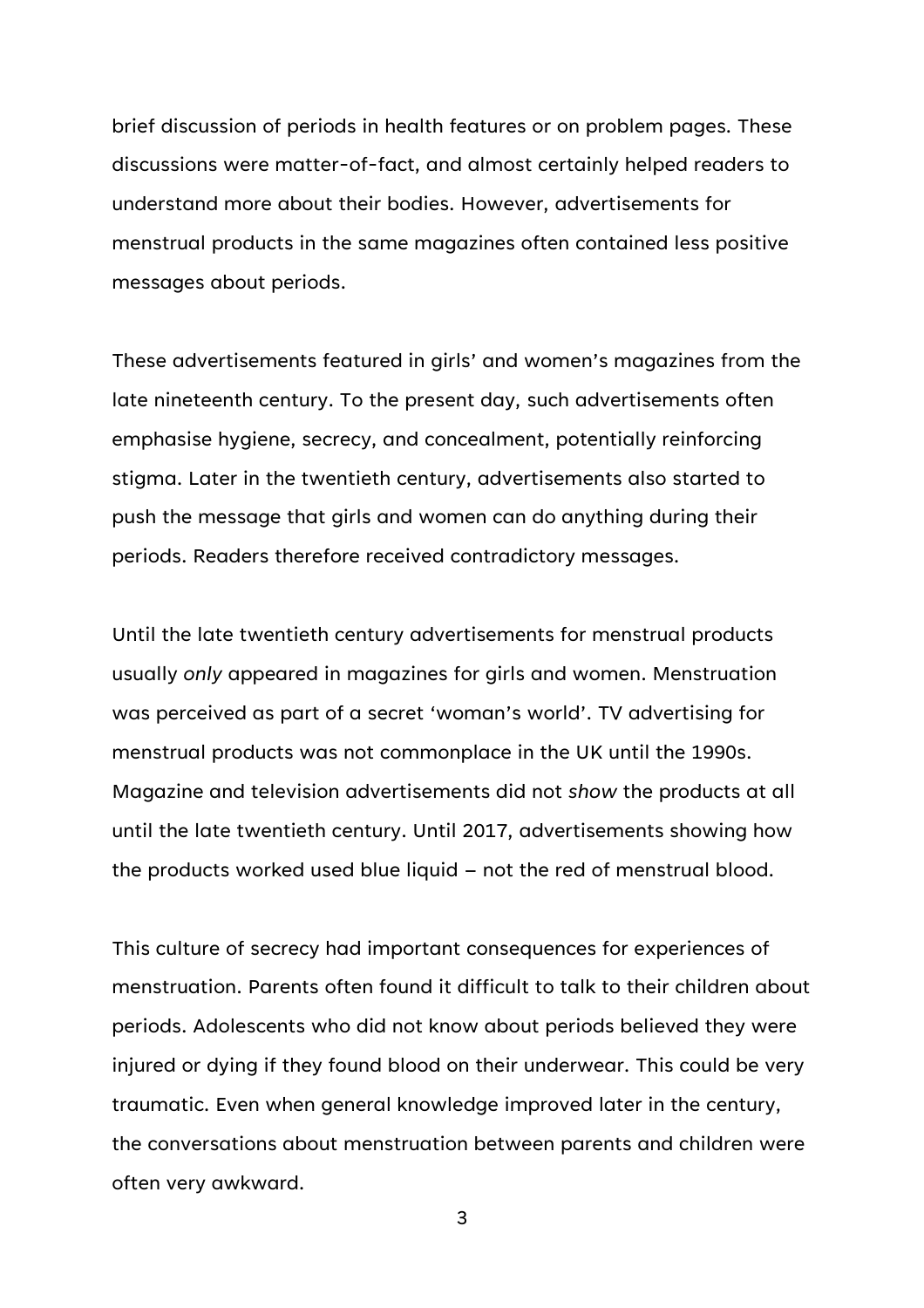Such conversations often centred on the practicalities of managing periods, rather than the emotional consequences of menstruation. In the early twentieth century, most people used home-made menstrual cloths or 'rags' that were reused and washed by hand. These were often uncomfortable to wear, especially after multiple washes. In financiallystretched working-class households, rags were used until at least the mid-twentieth-century.

Sanitary towels were commercially available from the late nineteenth century, but these were expensive compared to rags. They were very bulky and uncomfortable to wear, requiring the use of a sanitary belt. Disposal caused problems. If schools did not have incinerators, adolescents had to carry used towels in their schoolbags to burn them at home. Manufacturers gradually produced thinner and more wearable towels as the twentieth century wore on. It was only in the 1970s, when adhesive strips were put on the back of towels, that belts gradually fell out of use.

Tampons were first patented in the 1920s.They did not immediately take off in the UK. This was partly because they were expensive. In addition, the culture of secrecy affected individuals' understandings of their bodies. Many girls and women reported nervousness or difficulty on first using tampons. Parents did not usually recommend them to adolescents. Many believed that because tampons broke the hymen, users were no longer virgins. It seems that tampons became more popular from the 1960s – more active lifestyles, as well as the fashion for miniskirts, encouraged use of this 'discreet' product.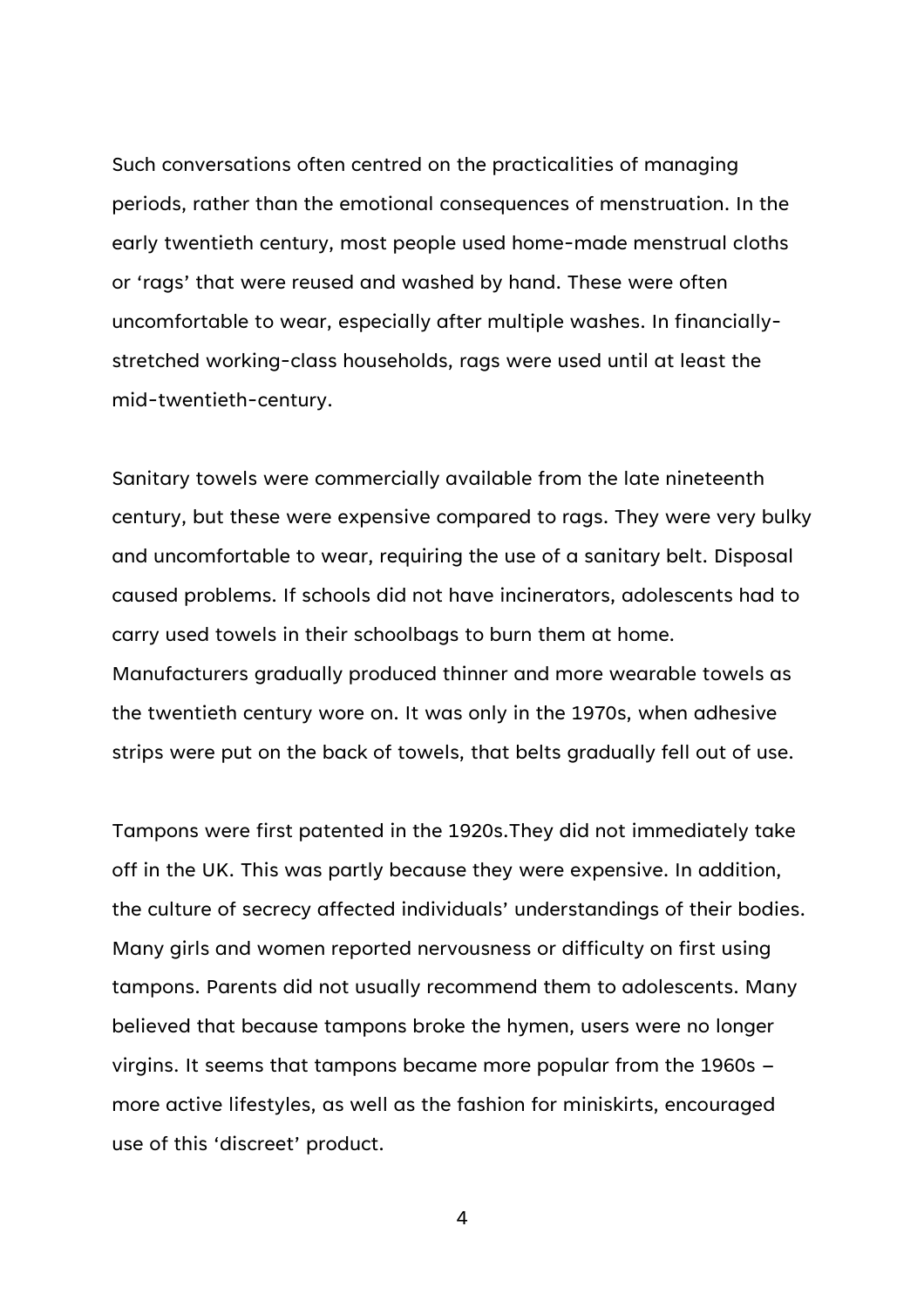Today there is much greater awareness of the negative consequences of treating periods as a source of shame. Campaigners against period poverty have raised awareness of the challenges faced by people who cannot afford menstrual products. A better understanding of the history of menstruation will help to fight the stigma, secrecy, and shame that still surrounds this common bodily experience.

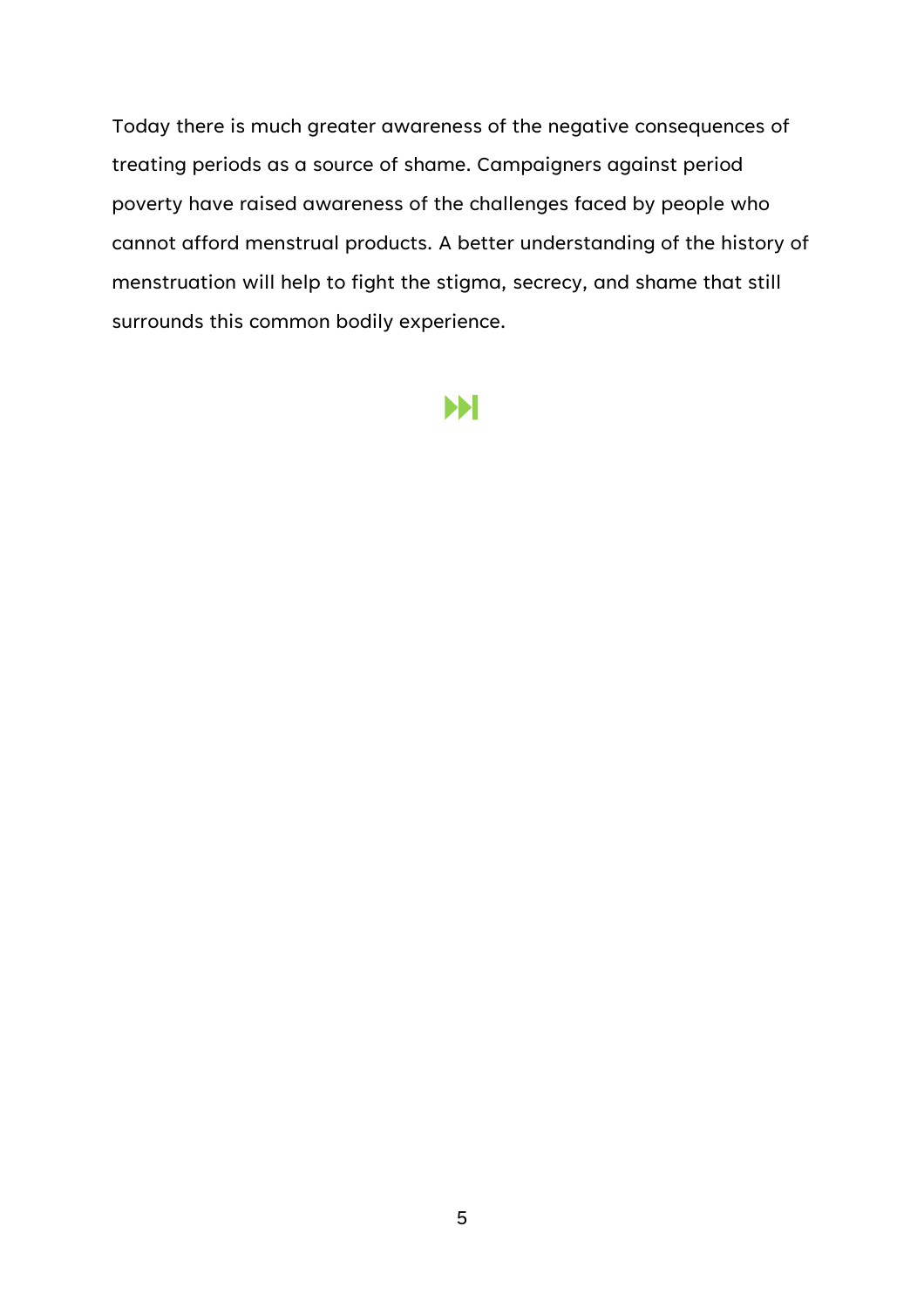#### **ACTIVITY: SEEING RED: PERIODS IN HISTORY**

#### **Task 1**

The activity introduction provides some brief facts on the history of periods and contemporary period poverty. It lists some different names for periods, and asks participants what names for periods are used in their social groups.

The task aims to make participants feel more comfortable thinking or talking about periods. Discussing the names they use for periods establishes some shared understanding. Awareness that they use euphemisms or slang shows that embarrassment about periods is still common today.

**Group leaders:** It is important to take into account the age, gender composition, and confidence of the group. Younger adolescents may not have started their periods. They may not know much about periods. They could be nervous or feel embarrassed. Some participants might not want to discuss periods in mixed-gender groups.

If the group does not seem confident, encourage them to write names in the box provided or on a Post-It note instead of discussing the names amongst themselves. If the task is run in this way, read out some of the names and encourage discussion by asking questions such as 'Why do you think people use that term?'.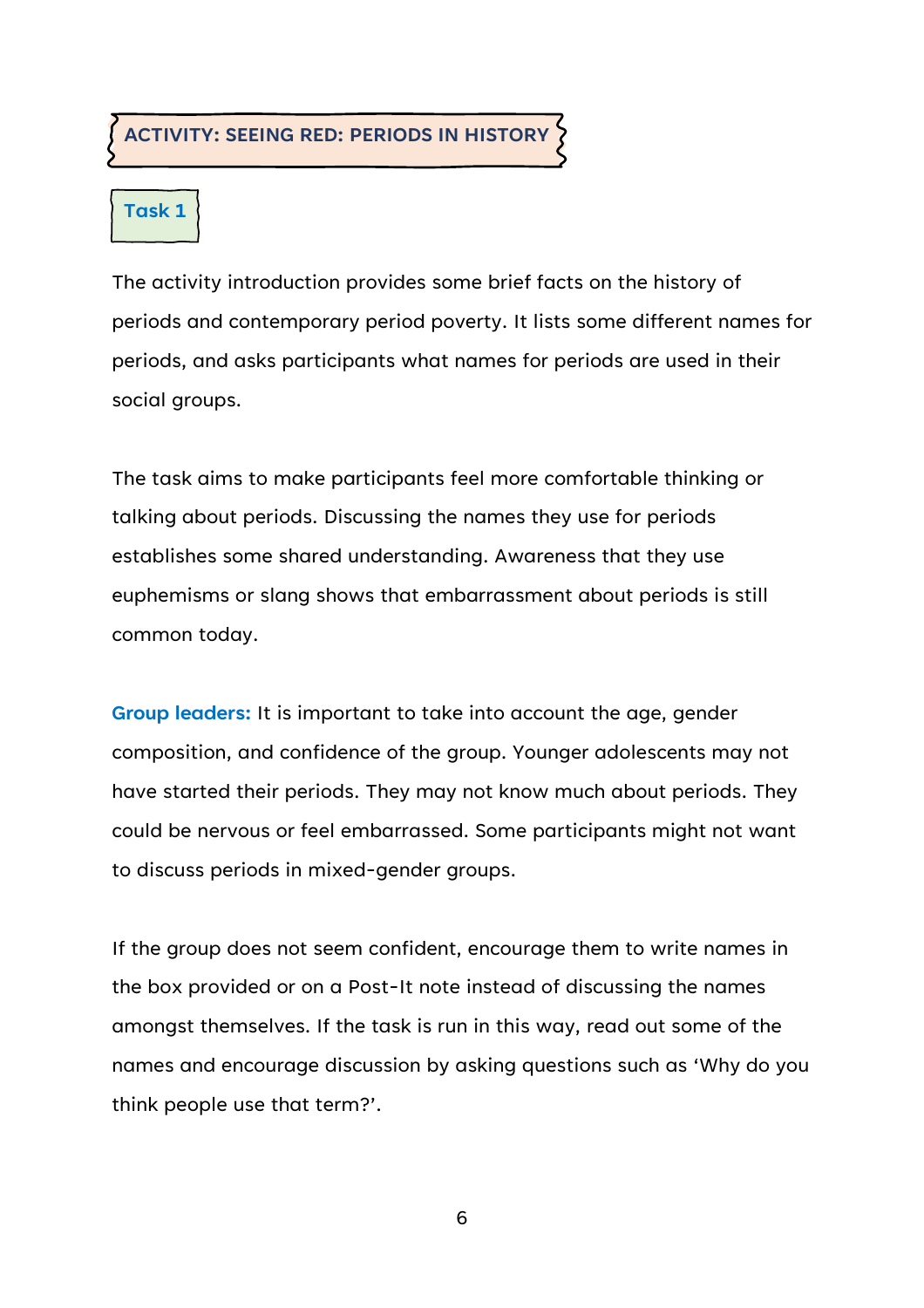Try to balance awareness of participants' sensitivities with an active demonstration that there is no need for embarrassment when talking about periods. Leading by example is especially helpful here.

#### **Task 2**

The task asks participants to consider two historical sources – a 'Silent Purchase Coupon' used for buying menstrual products in the 1920s, and an extract from an oral history interview – and to answer questions about them.

Looking at these two sources alongside each other encourages participants to think about attitudes to periods over time. They show that menstruation has been surrounded by secrecy and shame for a long time. The final discussion question asks participants to connect this history to attitudes today.

**Group leaders:** If participants approve of the 'Silent Purchase' system, encourage them to question their assumption. Ask questions like 'Why do you think it is a good idea?' and 'Do you think this system encourages the view that periods should be hidden?'. If participants think the system is a bad idea, encourage them to explain why.

Alison started her periods in the mid-1950s. Her account suggests that secretiveness was still common nearly thirty years after the advertisement featuring the 'Silent Purchase Coupon'. Encourage participants to reflect on whether attitudes had changed at all in that time.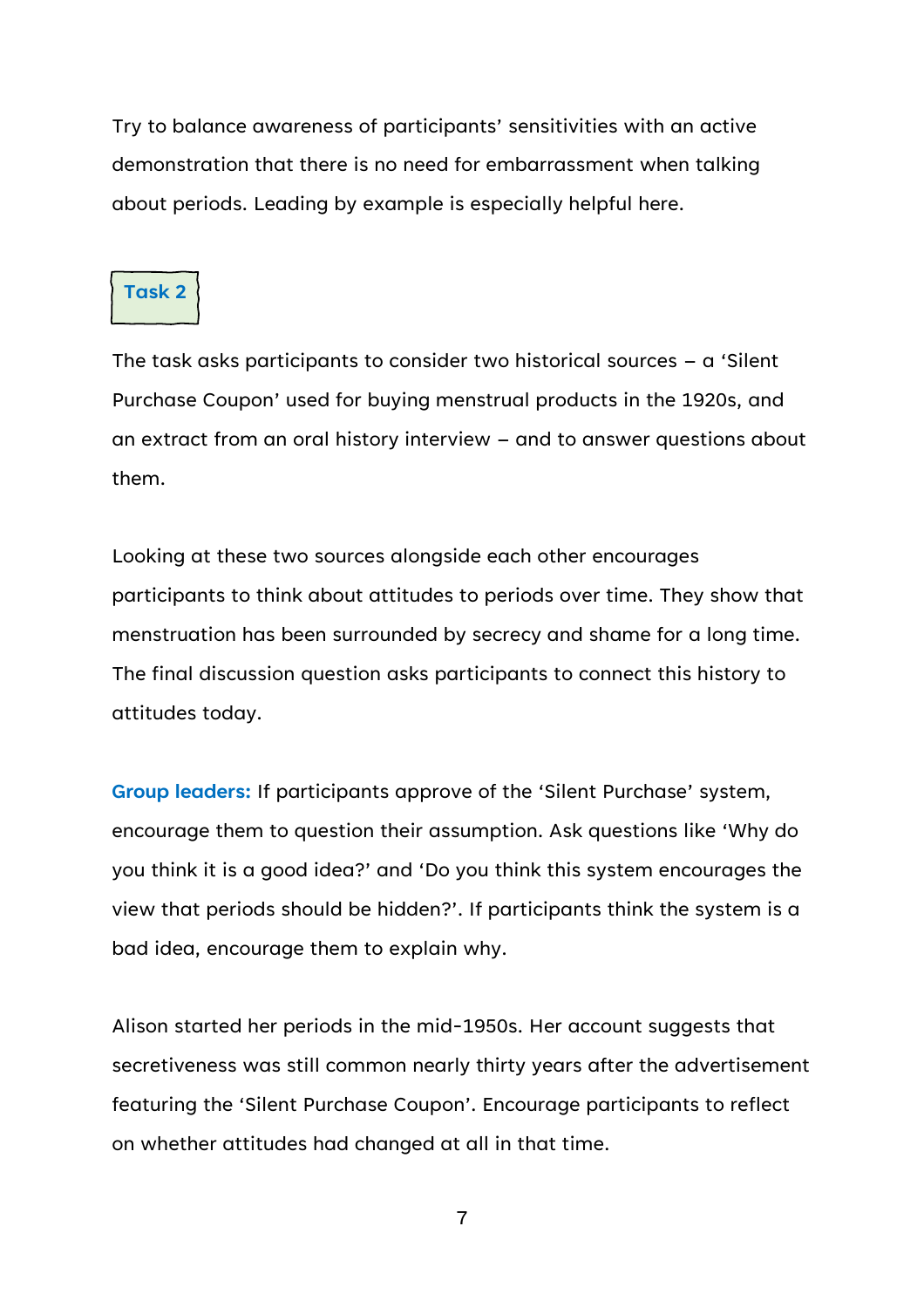Older participants could think about the qualities Alison associates with 'femininity' and why she believes these qualities are not compatible with menstruation. Alison is aware of the contradictions in some of her attitudes. Reflecting on these contradictions may help participants to understand how feminine ideals affected ordinary women's sense of their own bodies and experiences.

### **'TAKE HOME' HISTORICAL CONTEXT MESSAGES**

- $\ddot{\bullet}$  Throughout the twentieth century, periods were often not spoken about or treated as shameful
- $\ddot{\phantom{1}}$  This secrecy and stigma was reinforced within popular culture
- $\div$  People who grew up in this culture of secrecy and shame often internalised the idea that periods were dirty or embarrassing

### ÞН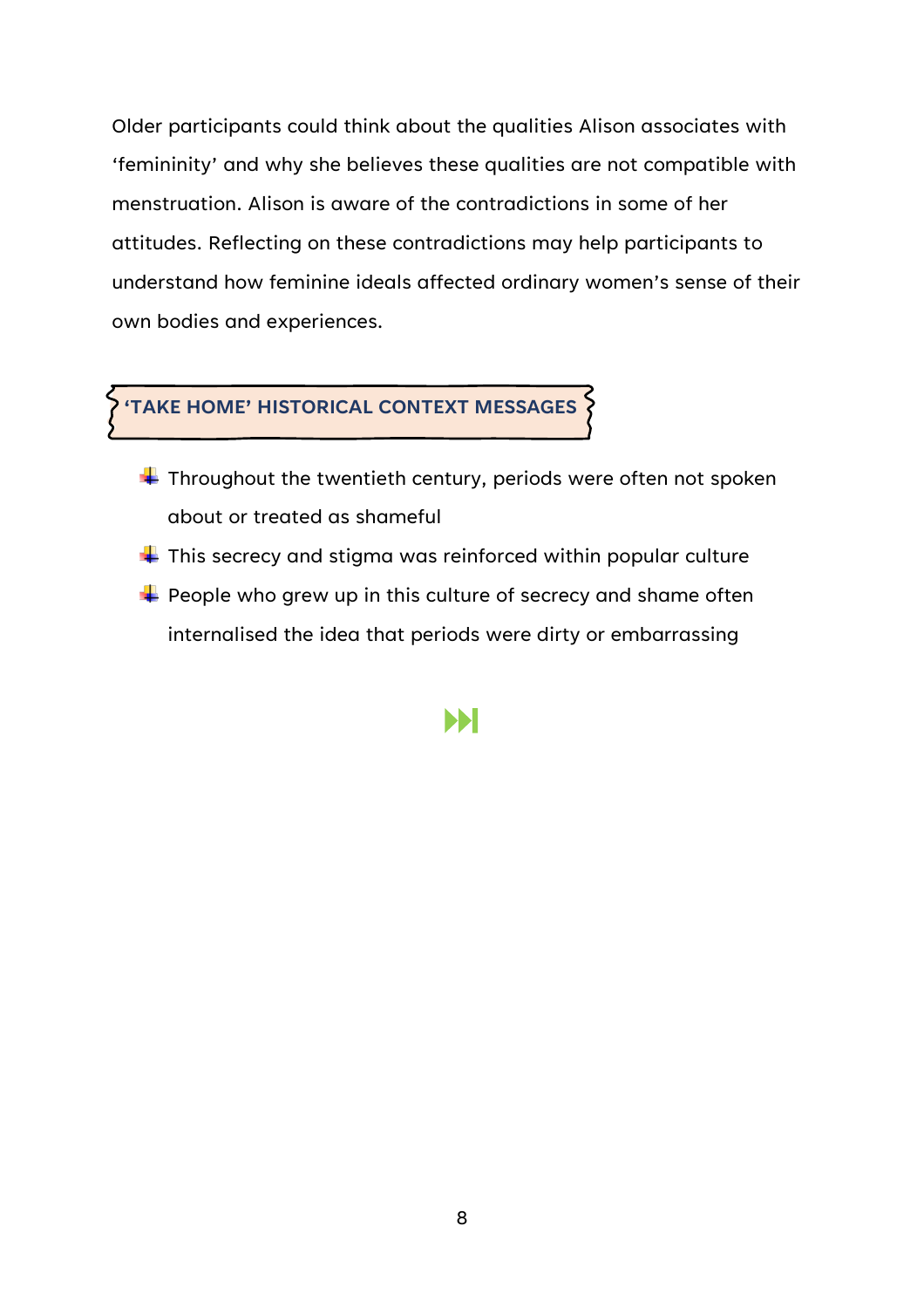#### **ACTIVITY: SEEING RED: PERIODS AND PROTEST**

## **Task**

The activity asks participants to design their own protest sign to raise awareness of period poverty and the stigma around periods. Discussion questions prompt them to explain their designs, and to reflect on how history can help in understanding period poverty.

Deciding on themes to include involves summarising and prioritising key messages around menstruation. Thinking about how to convey those messages involves demonstrating their understanding of what causes stigma and how to challenge it.

**Group leaders:** The task can be run as an in-person activity, or participants can create the protest sign at home. When run as an inperson activity, putting participants into small groups to design the protest sign encourages further discussion. Making decisions about design prompts participants to think more deeply about period stigma and poverty.

Making a protest sign can be time-consuming. Make sure participants have access to materials including:

 $\leftarrow$  Paper  $\overline{\phantom{a}}$  Colouring pens (red will be used a lot!)  $\blacktriangle$  Scissors

 $\blacksquare$  Glue